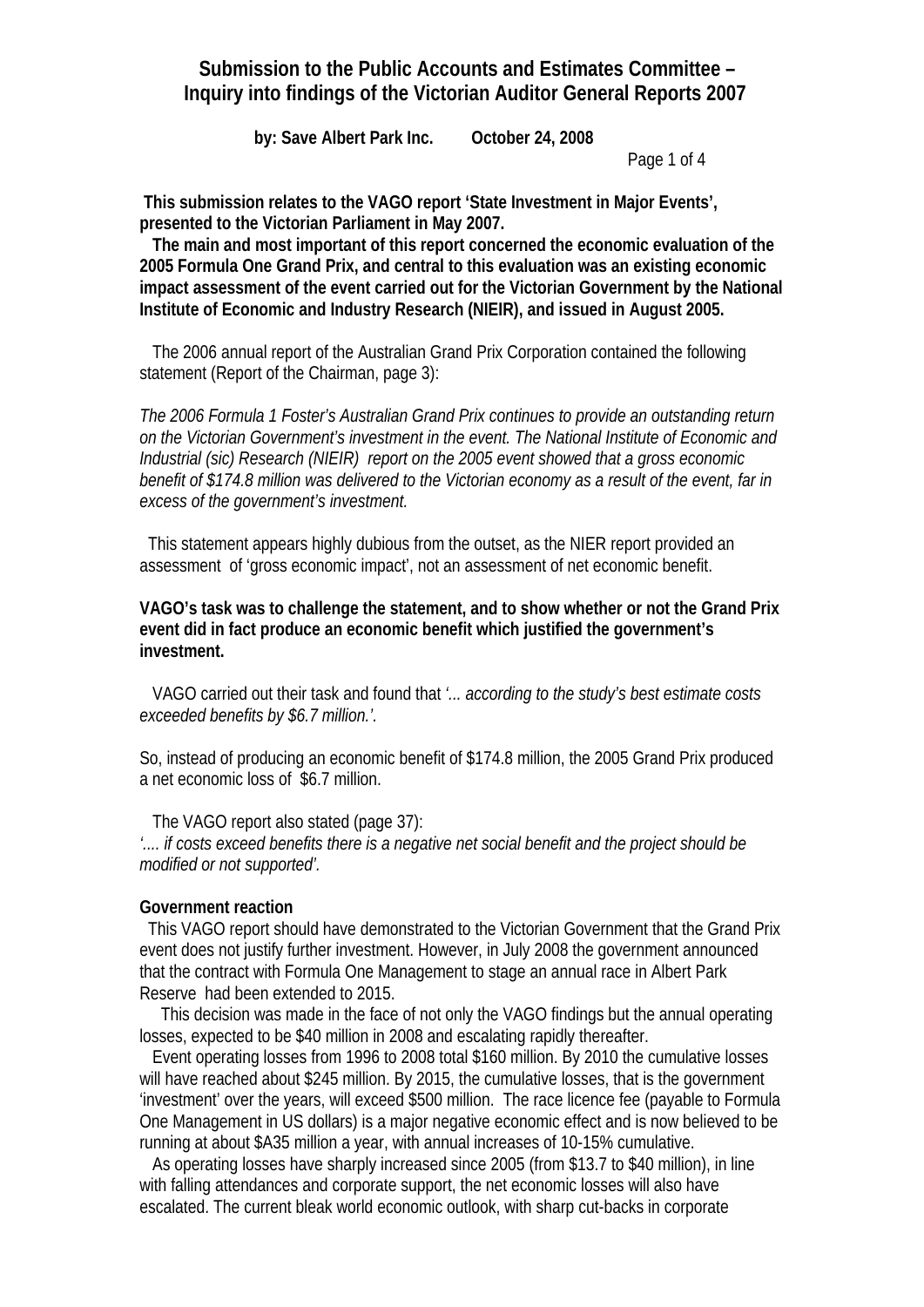sponsorship of sporting events, indicates that future Grand Prix events are highly unlikely to produce improved results.

#### **Economic millstone**

 By extending the contract the Victorian Government has saddled Victorian citizens with a economic millstone. VAGO might have prevented this if its report on major events had been presented the way it should have been: as frank and fearless advice, authoritative, clear, and unequivocal.

Instead VAGO issued what amounts to a discussion paper on the subject, leaving the reader in limbo as to where the truth might lie.

## **The VAGO report**

 VAGO was provided with the opportunity of creating a definitive set of rules for the economic assessment of major events in order to provide proper guidance to governments on investment in major events. VAGO had the opportunity to engage the leading Australian consultants on the subject and to clearly and unequivocally state their findings and stand by them.

 There is certainly argument among economists about some aspects of the evaluation of major events, but there is overwhelming agreement about the basic facts. One basic fact is that economic impact assessments, such as those carried out by NIEIR should not be used to guide decisions on investment in major events. This is because economic impact assessments do not consider the costs of staging the event, or the costs of providing services to the visitors whose spending creates the economic impact. The result is therefore always positive, and always misleading.

 The report failed to set down such basis facts, and failed to provide an adequate glossary of terms. This meant that the government departments who should have been properly informed by the report could use their own interpretation of the findings and ignore the true implications.

 The report gave the impression that it was produced not independently, but in partnership with certain government departments. The opinions of these departments were presented alongside VAGO's, and thereby given equal weight.

**VAGO went some way to provide a critique of the NIEIR report,** but it gave much space in the report to allow NIEIR to reply. It was self-evident that the NIEIR report was totally inadequate as a guide to government support of the event. The NIEIR report was limited by being only an economic impact assessment, and it contained unjustifiable assumptions, which VAGO identified (see pages 147, Section B4.6).

 However, VAGO failed to point out that the NIER report contained a glaring error by including expenditure by interstate and overseas visitors on Grand Prix tickets (about \$10 million) in the total of 'economic benefits'. This expenditure appears in the race operating accounts and including it as a 'benefit' is double counting. VAGO did not repeat this error, but its report included expenditure by Victorians on Grand Prix tickets as revenue in the race operating accounts. As this expenditure is likely to represent spending switched from other activities within the state, it will have no impact on the economy. In a strict study of costs and benefits of the event to the community, it would not be considered as an offset to race costs.

 **The VAGO report presented its findings in such a way as to blunt and blur any messages it wished to convey.** The 'In brief' summary sheet accompanying the report (which few readers would go beyond) the Audit findings were presented in a vague, generalised manner, There was no list of clear, strong recommendations.

 The result of the cost-benefit analysis was excluded from the major findings, and presented under the heading '*Results of commissioned studies'*. The summary sheet reported that the cost benefit analysis showed that *'... according to the study's best estimate costs exceeded benefits by \$6.7 million.'* Not shown was an all-important follow-up comment, which was buried in the body of the report on page 37: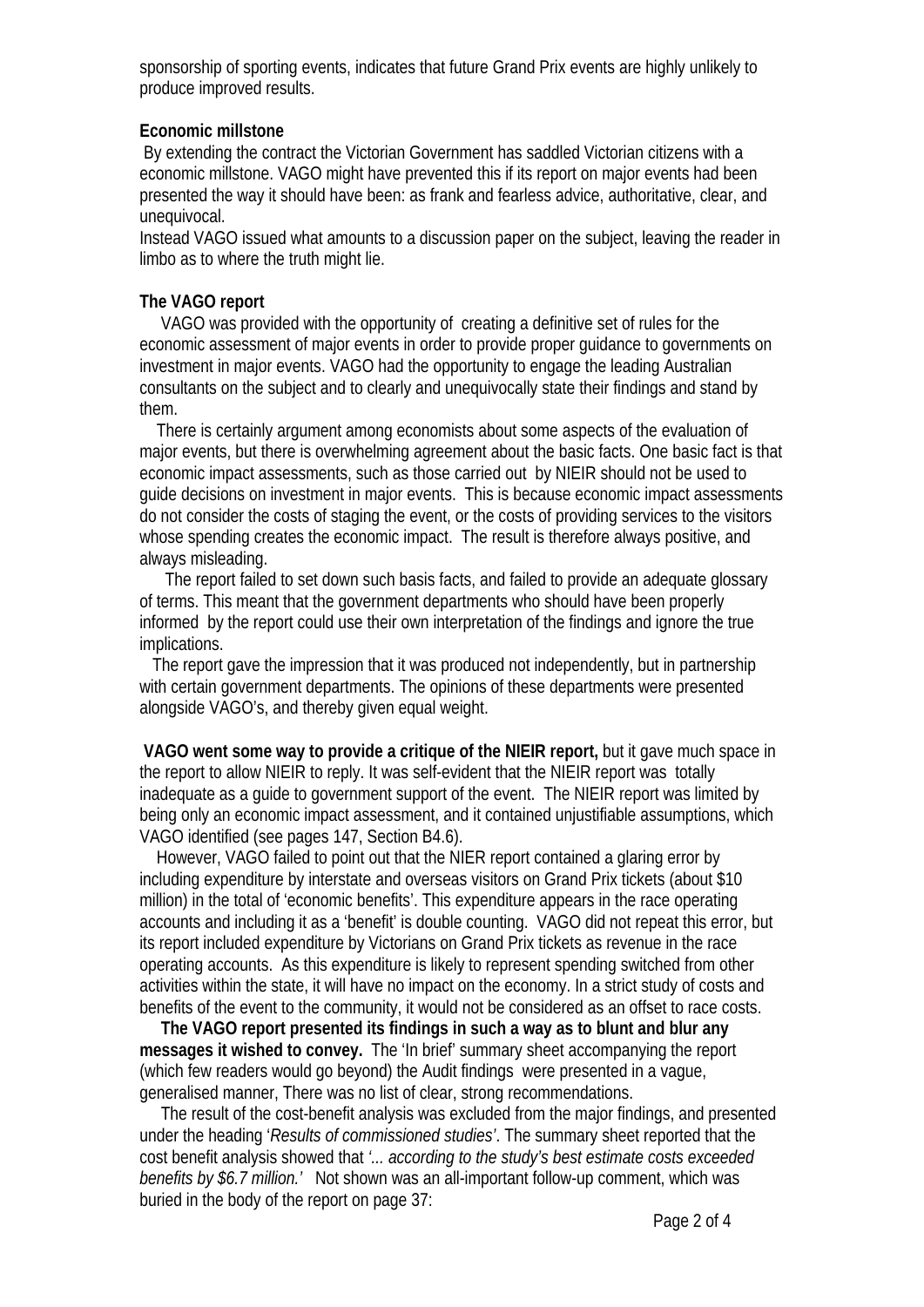*'.... if costs exceed benefits there is a negative net social benefit and the project should be modified or not supported'.* 

 **The report appeared to be anxious to avoid offending the government and to provide supportive statements. For example, in Section 2.1 Introduction:** 

*Since the 1990's the Victorian Government has supported major events such as large scale hight profile sports and cultural events to enhance Victoria's competitiveness for the tourist dollar and to generate significant economic, social and cultural benefits to the state.* 

*The major events strategy has been successful in a diverse range of events. These include:* 

• *sporting events such as the Formula 1 Grand Prix, the 2006 Commonwealth Games and the 2007 FINA World Swimming Championships.* 

In Section 2.1, the following statement appeared:

*As well as increasing Melbourne and Victoria's international profile, major events provide economic benefits to the state.* 

The VAGO report presented no evidence to support this statement

**Most significant was the comment which led off the 'Findings' of the VAGO report in the Executive Summary (Section 1.2), and was repeated in the Foreword :** 

*Major events have undoubtedly delivered economic value to Victoria.* 

## **What was meant by economic value?**

 Save Albert Park wrote to VAGO on Agust 29 requesting clarification as to what was meant by 'economic value'. This term was not included in VAGO's glossary of terms. Did it mean economic impact, or net economic benefit?

 We received a reply from VAGO dated October 10 which did not define the term, but offered the following comment:

*A positive economic effect however does not automatically represent a net economic benefit to the Victorian economy. An audit evaluation in the form of a cost-benefit analysis suggested a negative overall net benefit for Victorians from the 2005 Formula 1 Australian Grand Prix of \$6.7 million, using the most reliable data and best estimates for benefits and costs.* 

 This statement introduced a new term, 'positive economic effect', but it seemed to make it clearer that the 2005 Grand Prix was an economic loser for Victoria. The statement should have been in the forefront of VAGO's report. However, the emphasis given to the statement that '*major events have undoubtedly delivered economic value to Victoria'* has let the Victorian government off the hook, and provided ministers with a most useful quote to justify the extension of the Grand Prix.

 **Despite these criticisms, the VAGO report has provided some very valuable information,** and there may be some government agencies, and even some politicians, which will have good sense to take note.

 Following is a comparison of the findings of the VAGO economic studies of the 2005 Grand Prix, and those of the 2005 NIEIR report for the Australian Grand Prix Corporation 'Economic impact evaluation of the 2005 Foster's Australian Grand Prix', August 2005.